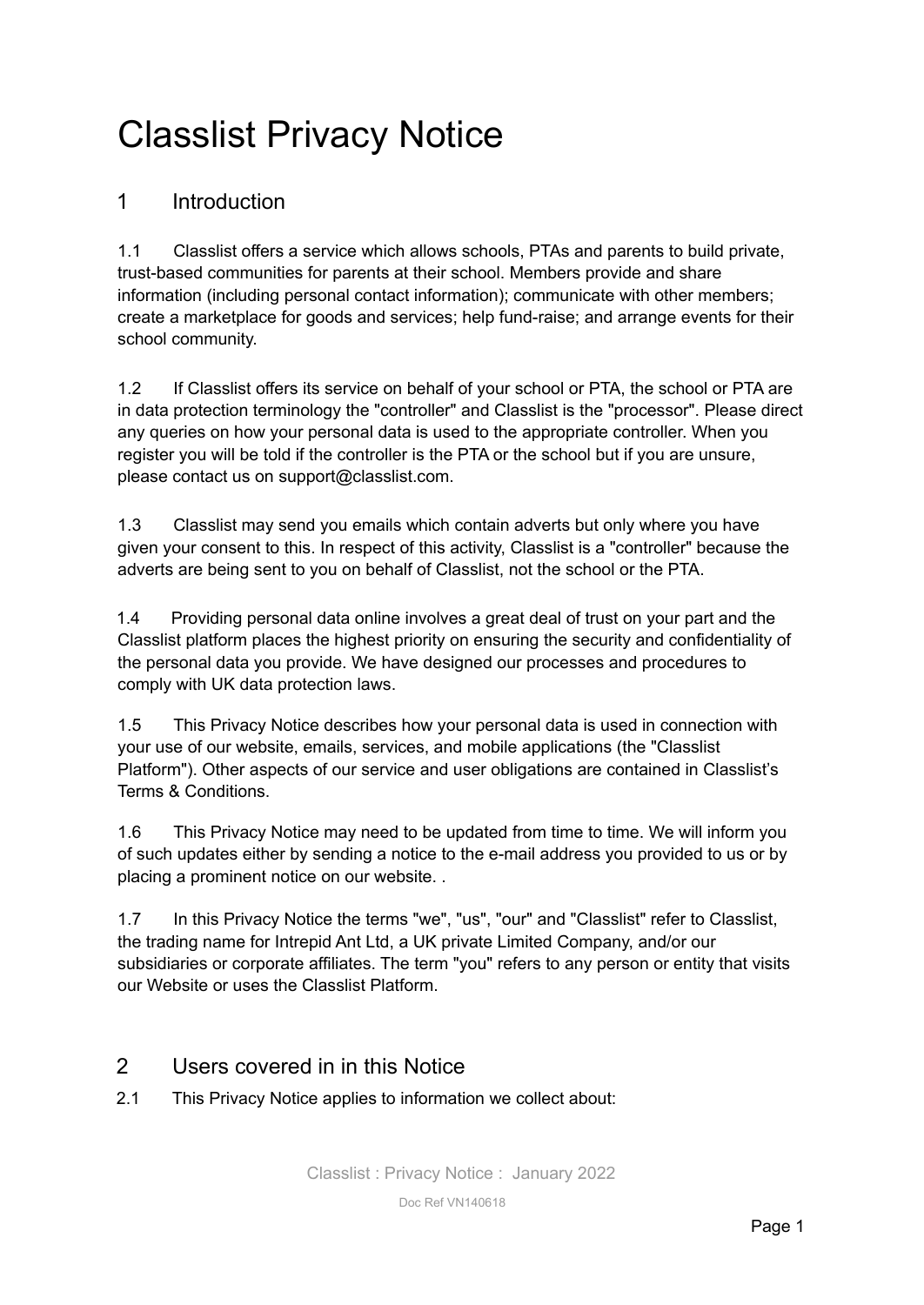- registered users of the Classlist Platform. These are generally parents or guardians of students or alumni, or school staff at schools supported by Classlist; and
- people who use our platform, e.g. who subscribe to newsletters or request information from us, and visitors to our website.

## 3 Use of personal data

- 3.1 Your personal data may be used as follows:
	- in connection with the creation, registration, management or provision of your account;
	- to verify that you are a member of the school community and that you are allowed to access the Classlist Platform. Your personal data, including your name and contact details, will be passed to the school and / or the PTA in order to validate your registration;
	- in connection with the management of your account, including enabling your access to and use of the Classlist Platform. This includes collating your information with that of other school community members for use by members, and where you have configured your preferences to allow for this, to enable you to contact members in other Classlist schools. It also enables us to publish your reviews, forum posts, and other content to the Classlist community, and lets you access messages, invitations and notices from the Classlist community;
	- to communicate with you in general, for example, to tell you if Classlist will not be available because of scheduled maintenance. We will also add you to the recipient list of our newsletters which contain relevant information that we believe you may find of interest. You can unsubscribe from this at any time; and
	- to comply with any legal obligation on your school, the PTA or us (for example a court or police order) which necessitates disclosure of personal data, as set out in Section 8.1 of Classlist's Terms & Conditions, or to access and disclose any information considered necessary to protect Classlist's systems and customers or to ensure the integrity and operation of Classlist's business and systems, where such release is consistent with data protection law.

The information you provide through the registration process that is marked with an asterix is necessary to enable your account to be created and to make the Classlist Platform available to you. If you cannot provide this information you will not be able to use the Classlist Platform.

3.2 Your personal data will not be sold to third parties. Nor will it be shared with third parties so they can serve you with advertisements. Third parties cannot collect personal data about you from the Classlist platform.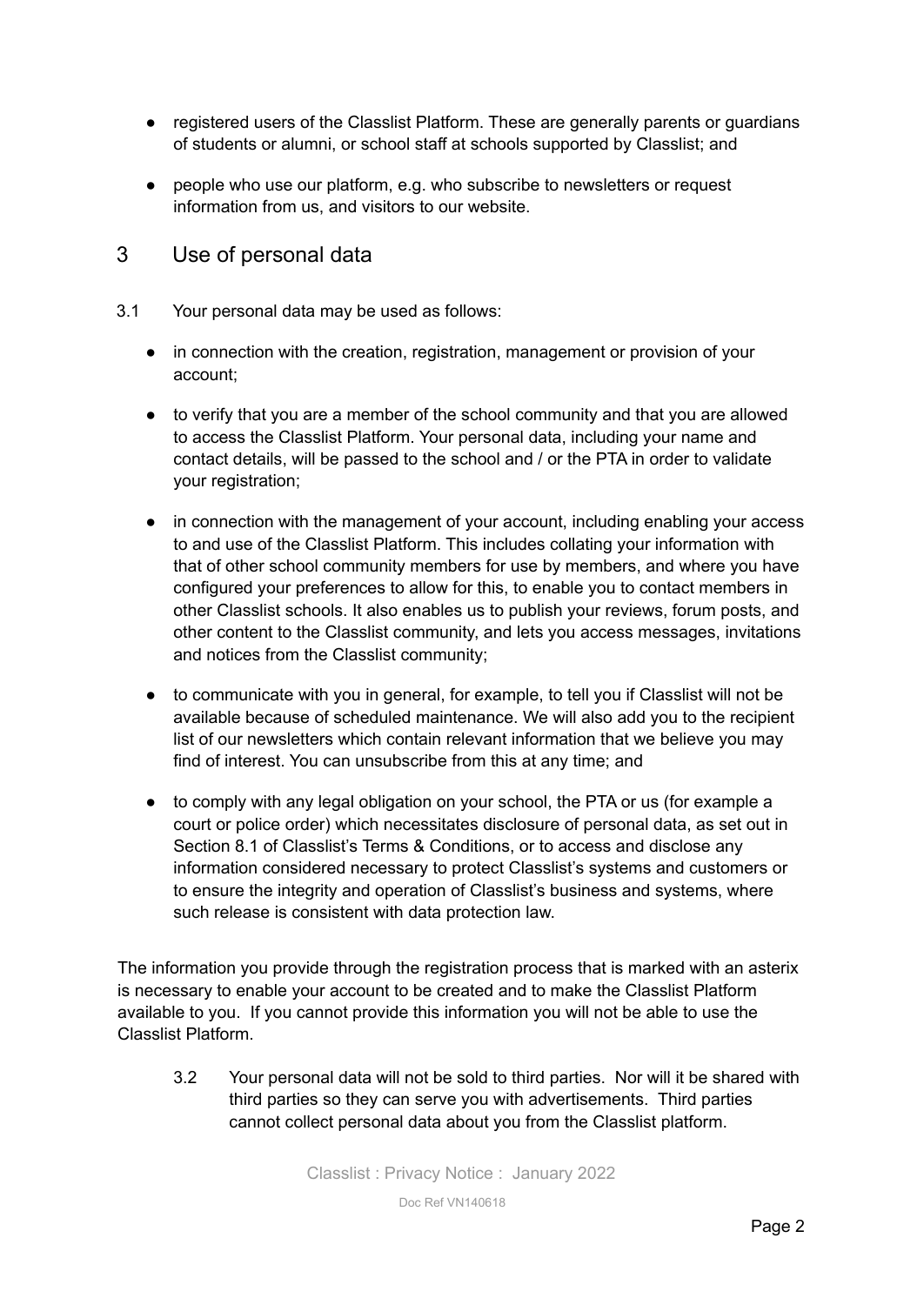- 3.3 If the school or the PTA is the controller (please see the introduction above) then:
- they will have additional rules about how they use your personal data in relation to the Classlist platform and you should discuss this with them if you have any questions or concerns; and
- they will have a right to access any information held on the platform about you. However, they must comply with data protection law when carrying out such access.

# 4 Access rights to personal data held within Classlist

4.1 Most of the personal data held within Classlist is contributed by members, who chose what information to share with other members. The table below shows what types of information can be accessed by different categories of Classlist user.

| Parties able to<br>access parent data        | Scope and purpose of access                                                                                                                                                                                                                                                                                                                                                                                                                                                                                                                                                                                                                                                                                                                            |
|----------------------------------------------|--------------------------------------------------------------------------------------------------------------------------------------------------------------------------------------------------------------------------------------------------------------------------------------------------------------------------------------------------------------------------------------------------------------------------------------------------------------------------------------------------------------------------------------------------------------------------------------------------------------------------------------------------------------------------------------------------------------------------------------------------------|
| 1 General Public                             | No access to any parent personal data.                                                                                                                                                                                                                                                                                                                                                                                                                                                                                                                                                                                                                                                                                                                 |
| 2 Classlist<br><b>Advertisers</b>            | No access to any parent personal data. Information may be<br>provided on an anonymised basis.                                                                                                                                                                                                                                                                                                                                                                                                                                                                                                                                                                                                                                                          |
| 3 Parents at each<br><b>Classlist school</b> | Another parent cannot see any information about you unless and<br>until your registration has been approved (except for parents who<br>are Class Reps or Ambassadors, please see below). Once your<br>registration has been approved parents can see information about<br>you as detailed in Table 2 below. Your data is not shared with<br>parents at other schools.                                                                                                                                                                                                                                                                                                                                                                                  |
| 4 Class<br>Representative                    | Similar access to parents. In order to authenticate joiners they can<br>also see data about who is applying to join their class and who is<br>awaiting approval.                                                                                                                                                                                                                                                                                                                                                                                                                                                                                                                                                                                       |
| 5 Classlist<br>Ambassador                    | Each Classlist school site is set up and managed by one or more<br>Classlist Ambassador, generally a parent but occasionally a member<br>of the school staff. Classlist Ambassadors can see the personal data<br>supplied by all parents at the school with certain safeguarding<br>exceptions detailed below. They can also see email details for<br>parents who have been invited to join Classlist by Ambassadors or<br>Class Reps. This latter excludes invitations sent directly from<br>individual parents within the Classlist system, which are not visible.<br>Please note that if you are a parent and you invite other parents to<br>join then you must do so only where the other parent has previously<br>consented to joining Classlist. |

**Table 1: Access by different categories of Classlist user**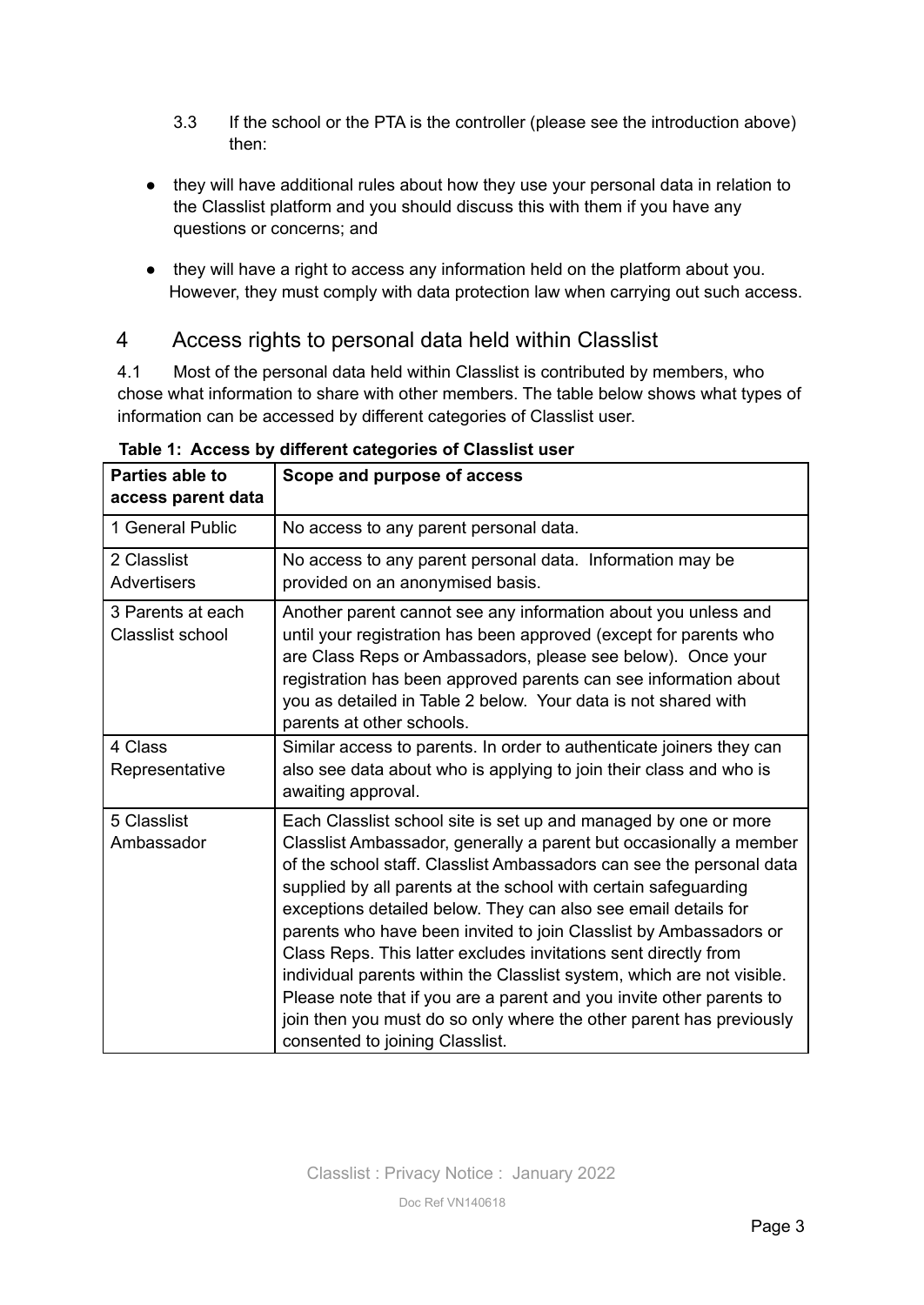| 6 School             | School administrators have the same level of data access as            |
|----------------------|------------------------------------------------------------------------|
| Administrator        | Classlist Ambassadors. They may also validate and update data (for     |
|                      | example, which class a pupil is in) using school records. They also    |
|                      | inform the Classlist Safeguarding Officer if exclusion orders or other |
|                      | special circumstances require that specific parents may not access     |
|                      | Classlist. These interchanges are not visible to other users including |
|                      | Classlist Ambassadors. Users registering with Classlist will have      |
|                      | their details checked against personal data held by the school or on   |
|                      | occasion the PTA for purposes of user verification and                 |
|                      | authentication.                                                        |
| 7 Classlist Staff    | Classlist staff have access to all parent personal data which has      |
|                      | been supplied by parents or directly by the school or the PTA.         |
|                      | However, in practice Classlist Staff will only access such data in     |
|                      | limited circumstances for specific reasons (for example if your        |
|                      | school asked Classlist to investigate abusive comments posted by       |
|                      | another parent). They may not have access to data provided by          |
|                      | school authorities to Classlist's Safeguarding Officer (please see     |
|                      | below). Please note that if the controller is your school or the PTA   |
|                      | (please see the introduction above) then any safeguarding issues       |
|                      | must be reported direct to them.                                       |
| 8 Classlist          | Classlist's Safeguarding Officer is employed by Classlist to assist    |
| Safeguarding Officer | schools and other members with safeguarding concerns. This officer     |
|                      | has access to all parent personal data and any additional data         |
|                      | provided in relation to safeguarding issues.                           |
|                      |                                                                        |

Note : When Class Reps and Ambassadors are assigned these roles, their attention is specifically drawn to the sections highlighting their special responsibilities in handling personal data set out in section 4 of the Terms & Conditions.

| Category of data           | Mandatory? | Shared with whom, when?                                                                                                                                                                                                                                                                                     |
|----------------------------|------------|-------------------------------------------------------------------------------------------------------------------------------------------------------------------------------------------------------------------------------------------------------------------------------------------------------------|
|                            |            | Note: all details are shared with Classlist<br>administrators (which may include school and<br>PTA staff) during registration for verification<br>purposes                                                                                                                                                  |
| Name                       | Yes        | Shared with your Year Group and<br>discoverable by all year groups. When you<br>join Classlist your first name and first initial of<br>your last name, and your child's first name<br>and class, along with your profile picture, may<br>be shared with other members of your class in<br>the weekly digest |
| Email                      | Yes        | You will need to provide an email address as<br>part of the registration process but this will<br>only be visible to other users if you chose to<br>make it so through your account settings.                                                                                                               |
| Relationship with<br>Child | Yes        | Shared with your Year Group and<br>discoverable by all year groups                                                                                                                                                                                                                                          |

**Table 2: What data will be visible on the Classlist Platform**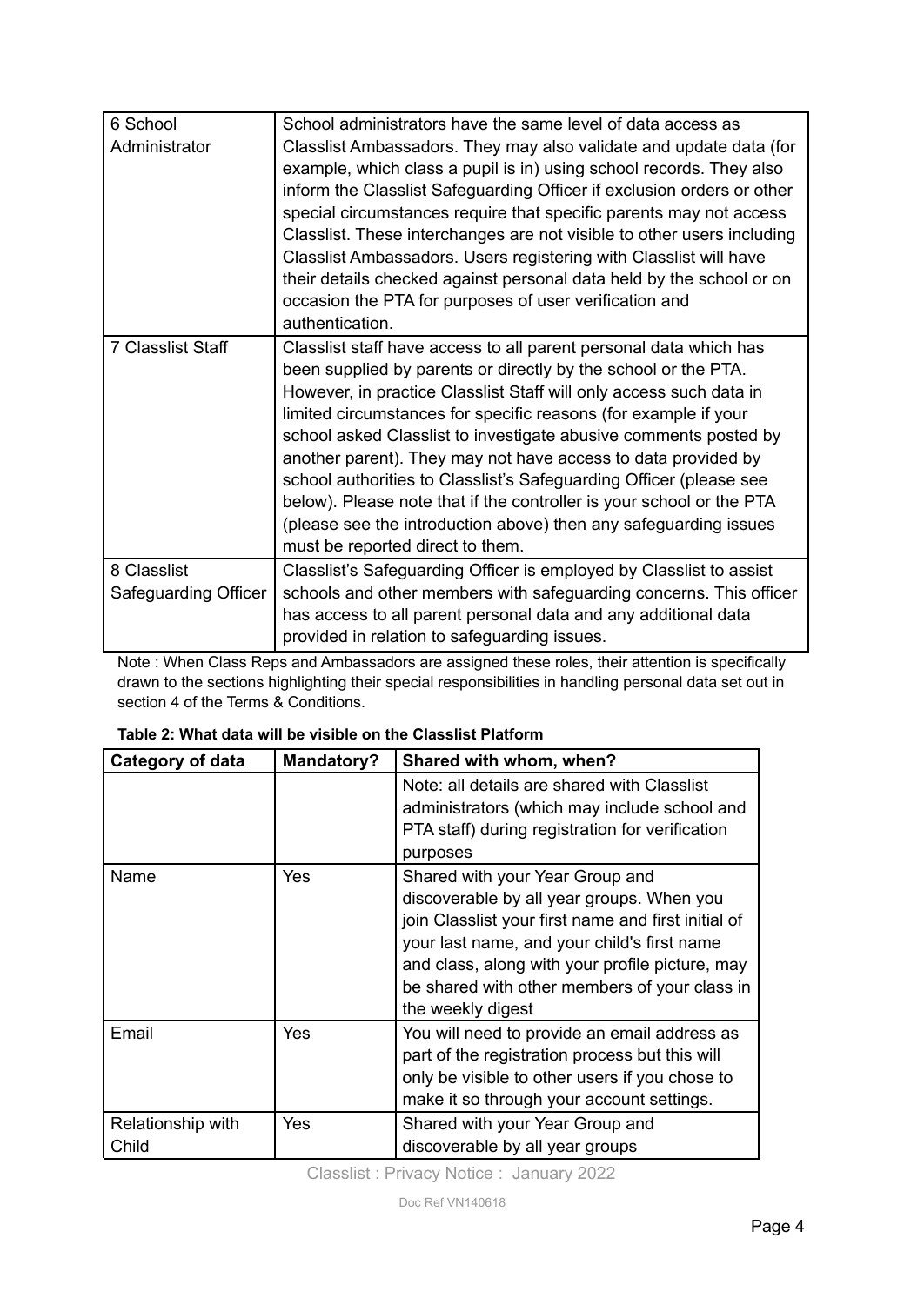| <b>Street Address</b>     | <b>No</b> | If you choose to provide this information then<br>it will be visible to your Year Group but can be<br>hidden                                       |
|---------------------------|-----------|----------------------------------------------------------------------------------------------------------------------------------------------------|
| <b>Telephone Number</b>   | No.       | If you choose to provide this information then<br>it will be visible to your Year Group but can be<br>hidden                                       |
| Child's Name              | Yes       | Shared with your Year Group and<br>discoverable by all year groups                                                                                 |
| Child's Gender            | No.       | Shared with your Year Group but not<br>discoverable by other Year Groups                                                                           |
| Child's Class/House       | Yes       | Shared with your Year Group and<br>discoverable by all year groups                                                                                 |
| Child's Month of<br>Birth | <b>No</b> | Shared with your Year Group, not<br>discoverable by other Year Groups                                                                              |
| <b>Family Contacts</b>    | <b>No</b> | Shared with your Year Group, not<br>discoverable by other Year Groups                                                                              |
| Parent Map                | <b>No</b> | Separate affirmative consent required for this.<br>Shared with all Year Groups as dot on map<br>with parent name and child(ren) name<br>displayed. |

Further categories of personal data may be processed through parents' interaction with the Classlist Platform, for example, when a parent sends a message to other parents using the Classlist Platform.

## 5 User access to personal data

5.1 Each Classlist member can access their profile at any time. This contains the personal data which is held on them.

## 6 Your rights

Data protection legislation gives you a number of rights regarding your information. Your rights are as follows:

- if your information is incorrect you can ask that it be corrected or if your information is incomplete you can ask that it be completed;
- you can ask what information is held about you and be provided with a copy. You are also entitled to be given extra information, such as why your information is used, where it came from and what types of people it has been shared with;
- you can ask for information about you to be deleted without undue delay in certain circumstances. This is known as the "right to be forgotten";
- you can object to the processing of your personal data where we are relying on a legitimate interest (or those of a third party) and there is something about your particular situation which makes you want to object to processing on this ground as you feel it impacts on your fundamental rights and freedoms. You also have the right to object where we are processing your personal data for direct marketing purposes. In some cases, we may demonstrate that we have compelling legitimate grounds to process your information which override your rights and freedoms;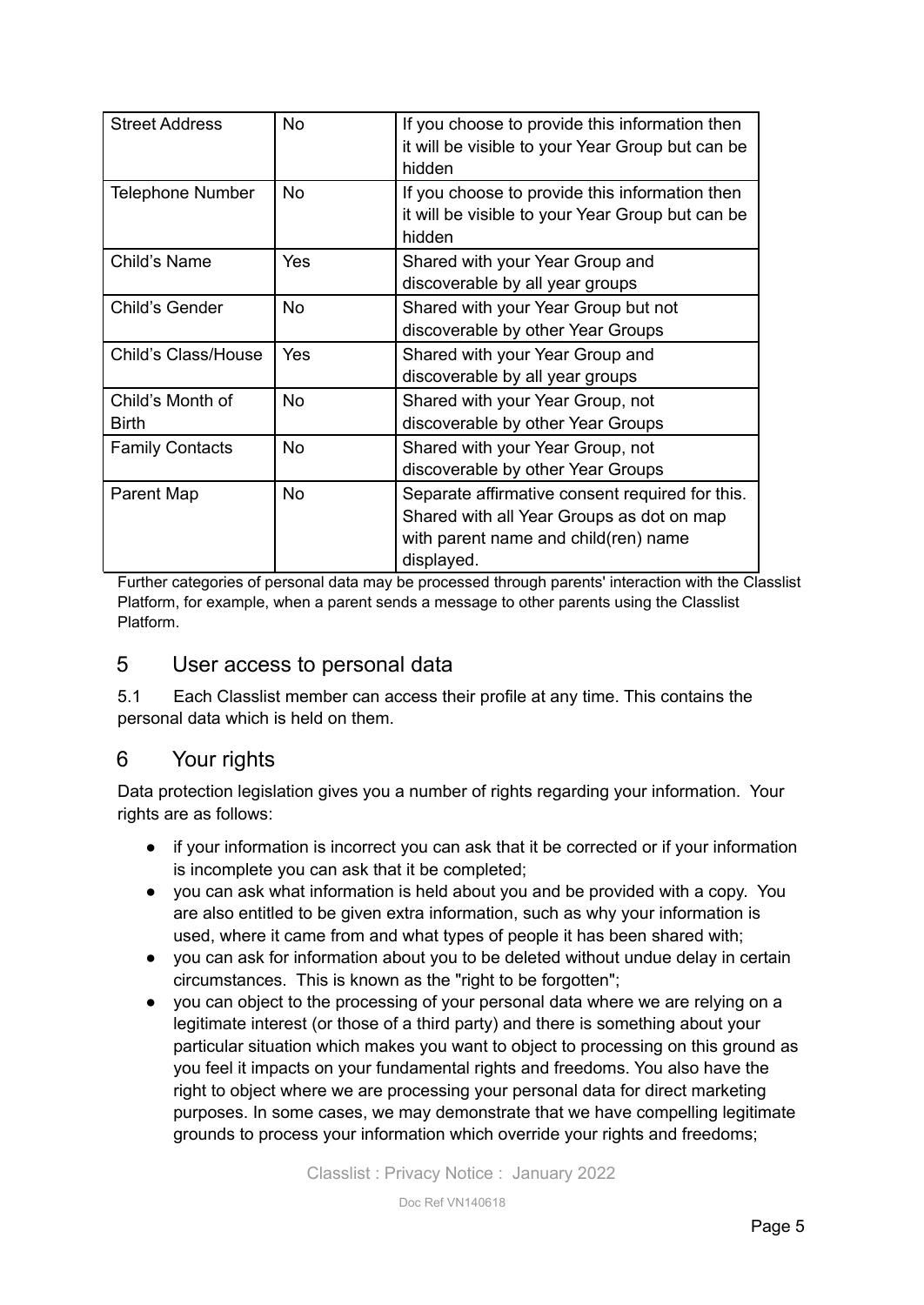- to the extent that the legal basis of our processing of your personal data is consent, you can withdraw that consent. Withdrawal of your consent will not affect the lawfulness of processing before the withdrawal. If you withdraw your consent, we may not be able to provide certain services to you. We will advise you if this is the case at the time you withdraw your consent;
- you can complain about our processing of your personal data to a supervisory authority responsible for data protection (please see Sections 16.4 and 16.5 for further details);
- you can ask us to send you, or another organisation, certain types of information about you in a format that can be read by computer (please note that this right only applies to automated information which you initially provided consent for us to use or where we used the information to perform a contract with you); and
- the use of information about you may be restricted in some cases. For example, if you tell us that the information is inaccurate it can only use it for limited purposes whilst its accuracy is checked, or where you have objected to our use of your data but we need to verify whether we have overriding grounds to use it.

If you would like to exercise any of the above rights, please contact Classlist. Our preference is that you contact us via support@classlist.com. Please note that if the school or the PTA is the controller (please see the introduction above) then it is the school or the PTA (as the case may be) who is legally responsible for providing a response, so we would discuss your request with them.

# 7 Children and other family members

7.1 Classlist holds information on children (their name and, if shared by the parent, the family address and month of birth) through their parent record. This information is uploaded by the child's parent or guardian as part of their profile. This means that a child's name is visible to other parents in the same year group, and can be searched and found by parents in other year groups at the school.

7.2 Information on children may also be shared as part of ongoing communications and posts on the platform.

7.3 Data protection legislation also gives children rights in respect of their personal data. By registering, you confirm that the following is true: Either each child you have added is under twelve or, in respect of any child aged over twelve, you have made them aware that you will enter their details into Classlist, that their names, gender, class/house and month of birth will be visible to other registered parents, and they have not objected to this. You have also told them that they can find out more in the Classlist Privacy Notice.

7.4 You must also tell other family members before sharing personal data about them (for example, your spouse).

# 8 Legal basis for processing personal data and parties involved

- 8.1 You are entitled to know the legal basis on which personal data are processed.
	- "Legitimate interests" -

o o In respect of any personal data processed before users register on the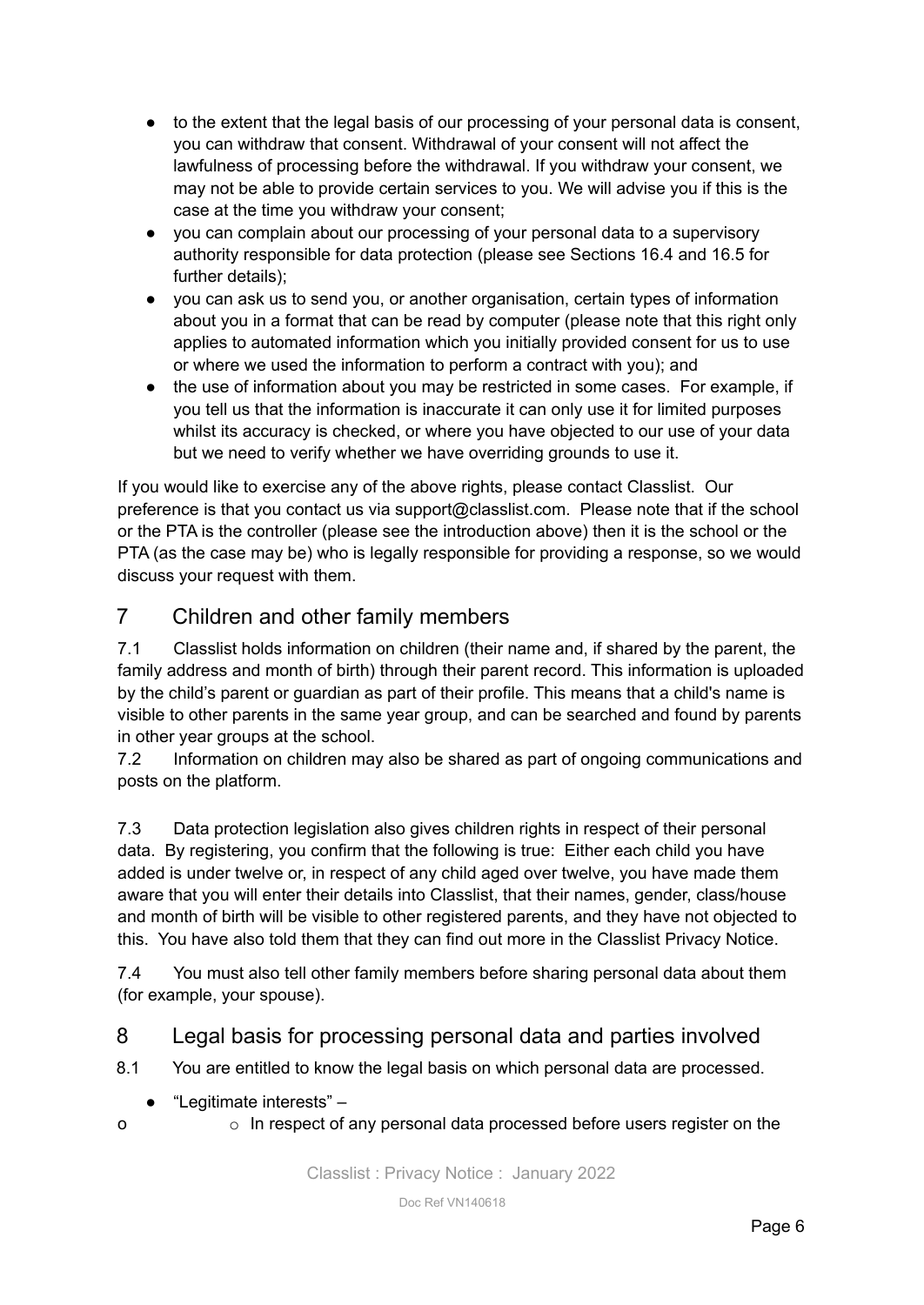Classlist Platform. This applies where your school or PTA use the Classlist Platform to send you emails but before you have registered. The school community, which may be represented by the school or by the PTA, has a legitimate interest in building up an inclusive, properly validated and regularly updated set of parent contact details, in order to communicate with parents.

- $\circ$  Legitimate interest also applies in respect of personal data processed about children and other family members. The school or the PTA (as the case may be) has a legitimate interest in developing the school / parent community which will necessarily involve sharing personal data about children and other family members through parents' interaction with the Classlist website
- $\circ$  Also where we (in our capacity as a Data Controller) generally communicate with you (as described in paragraph 3.1 above).
- $\bullet$  "Consent" in respect of your personal data being shared with other parents as described in part 4 above. If a user withdraws their consent then they may not be able to access the Classlist Platform. Any withdrawal of consent will not affect the lawfulness of the use of personal data prior to consent being withdrawn. Occasionally personal data may continue to be used even if consent has been withdrawn, for example, if an individual makes a complaint.
- "Necessary for performance of a contract" The school or the PTA (acting through Classlist), or Classlist itself if the school or the PTA are not the controller, will need to use your personal data in order to provide the Classlist Platform, for example so that it can register your account and allocate you to the correct year group. As part of this, it may be necessary for the School to provide information to Classlist or the PTA in order to verify that you are able to join the Classlist group and, in future years, so that you can be allocated to the class group that you child is in before the start of the new school year.
- "Necessary for compliance with a legal obligation" this basis applies in special circumstances such as a police or other legal investigation or serious complaint requiring the school, the PTA or Classlist to release personal data, or the final bullet point set out at Section 3.1 above, where such release is consistent with data protection law.
- "Public interest": In limited circumstances, your school may use personal data to help it discharge its functions relating to providing an education to pupils and looking after their welfare. For example, where a school decided to take action because something posted could affect a child's welfare.

8.2 In some circumstances Classlist will itself act as a Data Controller. This will be the case if you provide your details to Classlist directly where your school or the PTA are not involved. Classlist will also be a Data Controller where it uses your personal data to send you emails containing adverts (please see paragraph 1.3 above). Classlist is the trading name of Intrepid Ant Ltd, Company no. 08621032. Intrepid Ant is registered as a Data

Classlist : Privacy Notice : January 2022

Doc Ref VN140618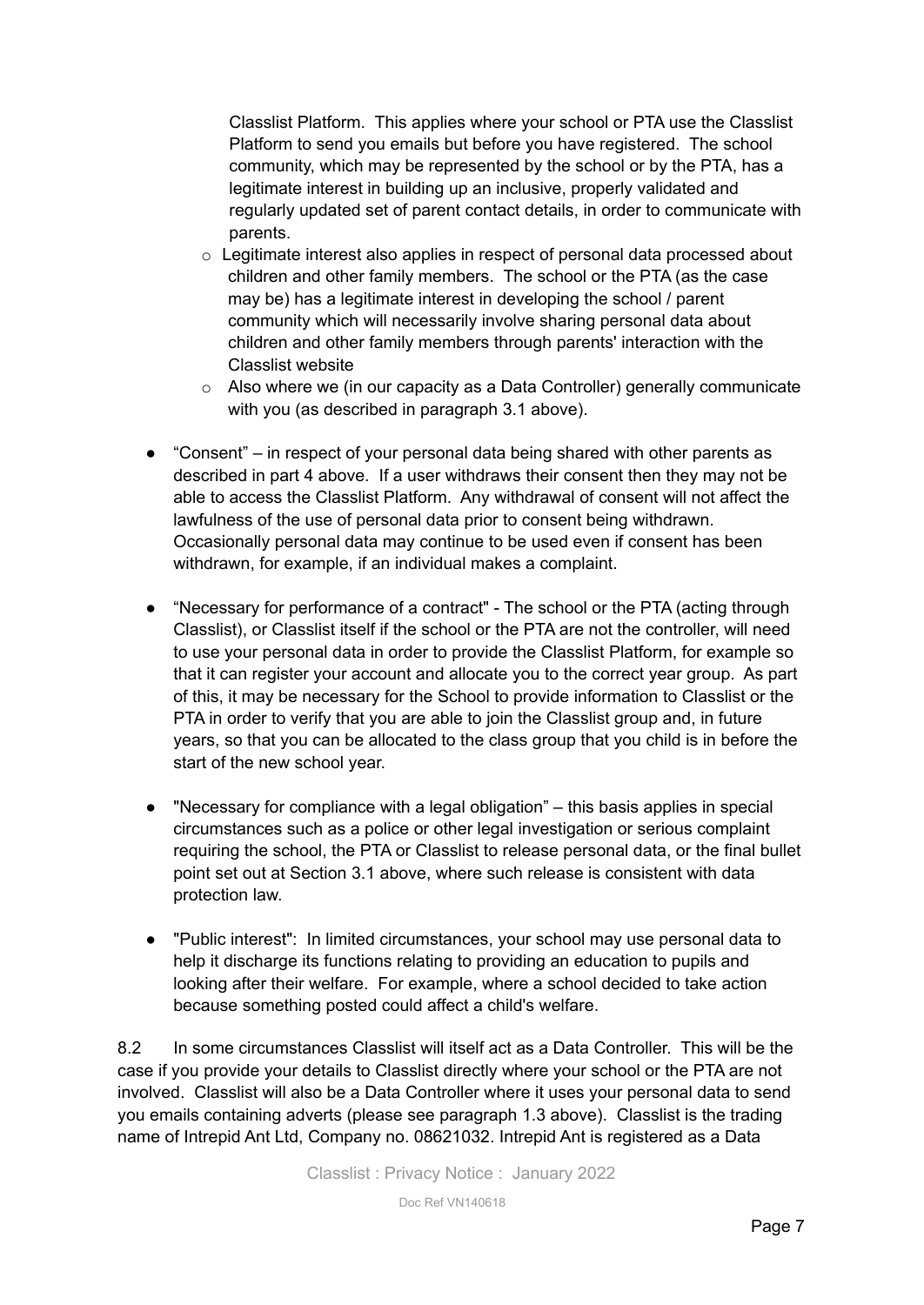Controller with the UK Information Commissioner's Office (registration number: ZB288796). The registered office is 77 Kingston Road, Oxford OX2 6RJ.

# 9 Use of third party services in processing your data

9.1 The Classlist Platform uses a range of specialised third party services to offer the best possible user experience; ensure the security and efficiency of the website and app, and perform some statistical and analytic tasks. Where such third parties act as data processors in respect of your personal data, our contracts with them ensure that any information is protected in the manner required by current data protection legislation. The categories of third party service provider we use are as follows:

- Analytic services to collect standard internet log information and details of visitor behaviour patterns to our website classlist.com. This information is only processed in a way which does not identify anyone. We do not make, and do not allow our providers to make, any attempt to find out the identities of those visiting our website.
- Performance management services to help maintain the security and performance of the Classlist website and apps. To deliver this service they process the IP addresses of visitors.
- Enquiry handling software to help us respond quickly to set-up and registration requests.
- Blog hosting services which collect anonymous information about users' activity on the site, for example the number of users viewing pages on the site. Visitors that want to post a comment are required to enter a name and email address.
- Helpdesk services which collect your name, email address (optional) and the contents of your helpdesk session. Users can request a transcript of each helpdesk session if you provide your email address at the start of your session or when prompted at the end.
- Social media services. If you send us a private or direct message via social media the message will be stored for a limited period, typically three months.
- Survey services to gather user feedback. These are generally anonymous and if any personal data is required users will be asked to consent to this in advance. Such information will be stored for a limited period, typically three months. It will not be shared with any other organisations
- Inbound email services. Email monitoring and blocking software is used to manage inbound email. Any email and attachments sent to our various Classlist addresses may be monitored for security and content. Users should be aware that any email sent to us must be within the bounds of the law.
- Outbound email services to deliver regular email updates and e-newsletters to Classlist members. As described below under cookies, we gather statistics around email opening and clicks using industry standard technologies including clear gifs to help us monitor and improve this service.
- Payment services to enable purchase of tickets and other items. We use payment providers who in our view provide high levels of user security and keep any personal or payment data private and confidential.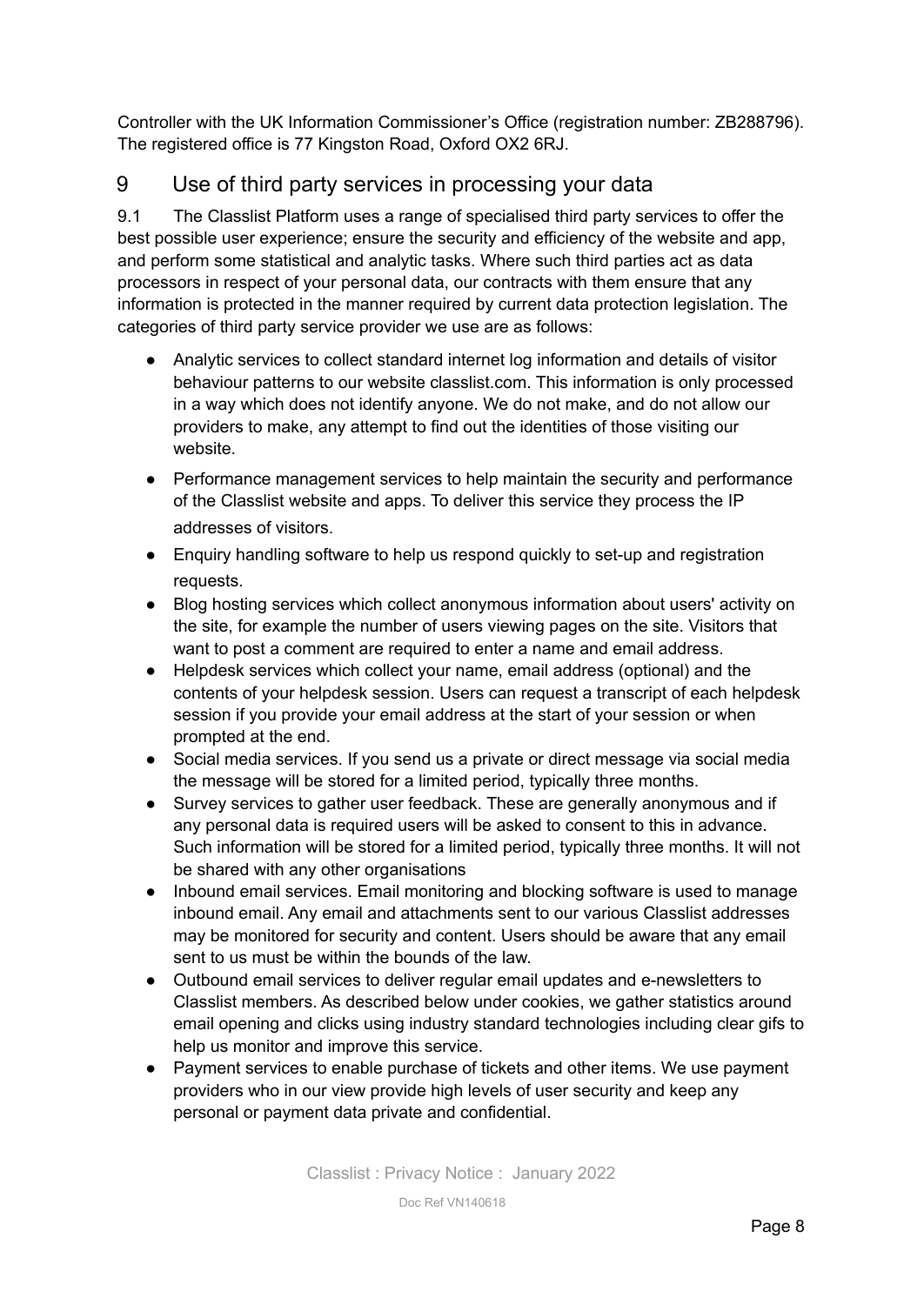● Third party hosting services to hold your personal data in secure data centres located within the UK and the European Economic Area.

### 10 How long we keep your personal data for

#### 10.1 Usual retention periods are as follows:

- Data will ordinarily be retained for three years after the parent's child leaves the school, but may be subject to shorter retention periods (for example, if a parent requests that their account should be deleted).
- If you use the helpdesk services described above then this information will be kept for two years.
- If you make a complaint where Classlist is the controller then information on the complaint file will usually be kept for two years.
- Users can update, amend, or delete information contained in this record, and alter some of what is shared with other parents, at any time. When a parent deletes a particular piece of information or requests deletion of their entire account, some data may be retained for a limited period to enable data recovery in the event of an error. This data is not visible to other users and is transferred to a backup storage file which is deleted every six months. Data may also be kept by your school or PTA where they are the controller, please see paragraph 10.2 below.
- If you send us a message through social media it will be stored for a limited period, typically three months. Personal data collected through surveys will also usually be kept for this period as well.
- 10.2 Where the school or the PTA are acting as controller then they may keep your information for longer, in accordance with their retention periods. This includes any information about you held in the Classlist Platform.

#### 11 Use of cookies and web beacons

11.1 Cookies are small data text files stored on your computer's hard drive, depending on the configuration of your Web browser. Web beacons (also known as clear gifs, pixel tags or Web bugs), are small graphics with a unique identifier, similar in function to cookies and included under the term cookies below.

11.2 All users applying to join Classlist are given the opportunity to review our cookie policy and are asked to consent to their use during the registration process. We use these cookies as follows:

- To help us recognise your browser identity as a previous visitor and recall any preferences which have been set. For example registration information can be retained to avoid the need to log into our Website each time you visit. We also may record your password in a cookie. Member IDs, passwords, and any other account-related data included in such cookies are encrypted for security purposes.
- To monitor the traffic patterns of users from one page within our Website to another, to deliver or communicate with cookies, to understand where users have come from, and to improve Website performance.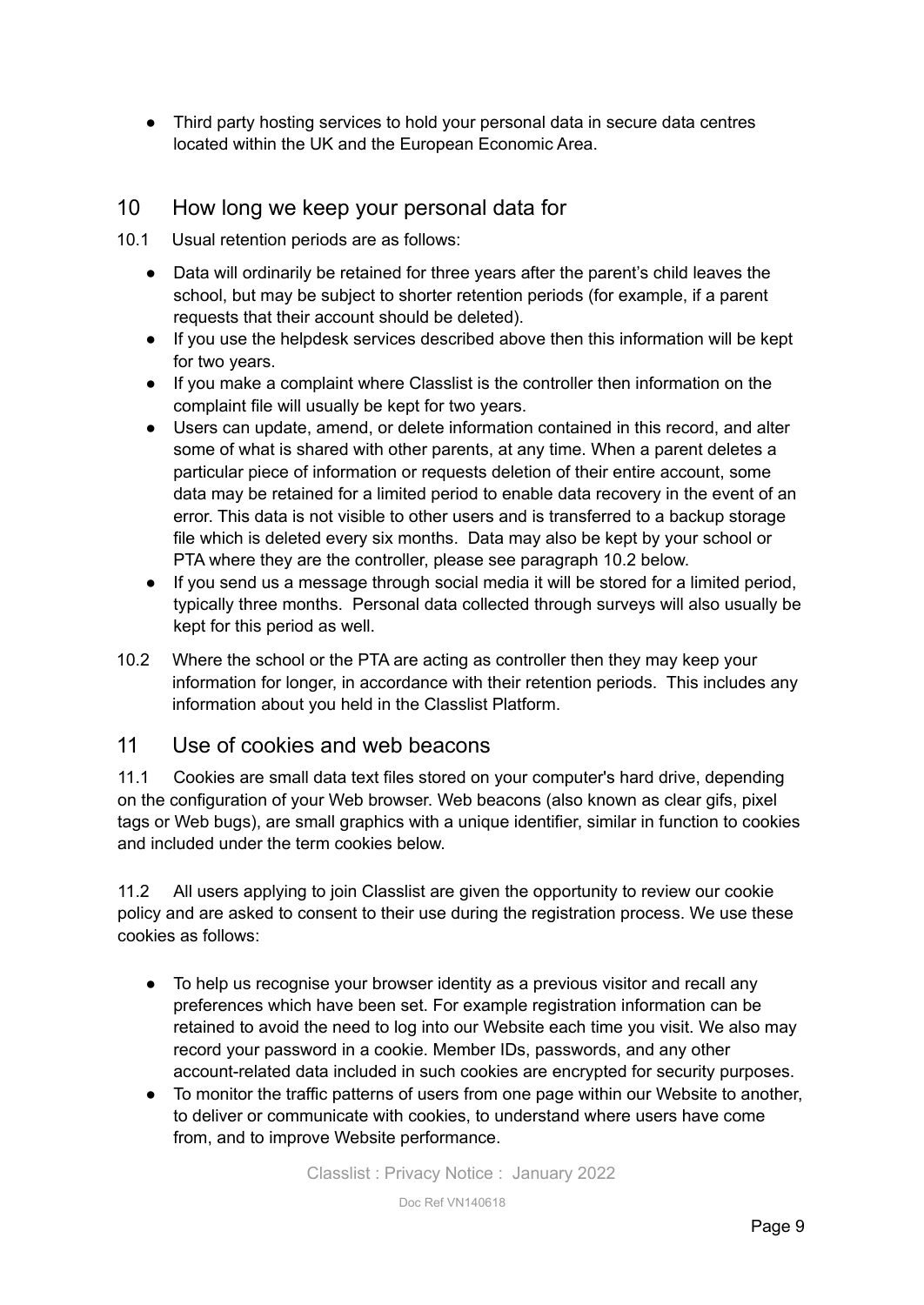- To help us and third party providers to track visitor traffic and actions on our Website, including which pages have been visited and which emails have been opened. This helps us measure and improve the effectiveness of our offerings.
- 11.3 Users can set cookie preferences through their browser. This may include the ability to refuse new cookies; to be notified when you receive a new cookie, or to disable most types of cookies. Please note that if you refuse to accept or disable cookies, you may not be able to access some of the tools offered on our Website.
- 11.4 To supplement this cookie and web beacon information we may also collect device data about the type of computer or phone you are using; the browser software and version installed, and the time and duration of your sessions. This data is needed to diagnose and resolve any access, compatibility or other technical problems users may encounter whilst visiting the site.

# 12 Sending information to other countries

We may send your information to countries which do not have the same level of protection for personal information as there is in the UK. For example, when you (or another Classlist user) accesses the Classlist Platform when on holiday.

Whenever we transfer your personal data out of the UK, we ensure a similar degree of protection is afforded to it by ensuring at least one of the following safeguards is implemented:

- We will only transfer your personal data to countries that have been deemed to provide an adequate level of protection for personal data.
- Where we use certain service providers, we may use specific contracts approved for use in the UK which give personal data the same protection it has in the UK.

We can provide you with details about the safeguards which we have in place. If you have any questions about the safeguards that are in place please contact us on [dataprotection@classlist.com](mailto:dataprotection@classlist.com).

#### 13 Advertisements

13.1 We use in-house software to position advertising material on our website and app. Adverts are not targeted at individual users and are not linked to user browsing history. They are typically served up on a per year group or per school basis. Adverts are also displayed in certain emails from Classlist where specific consent has been received for this from the user but we will not do this otherwise. Users have the option of unsubscribing to emails which contain adverts.

13.2 Advertisers have no access to any personal data on Classlist users and cannot communicate directly with parents in any manner.